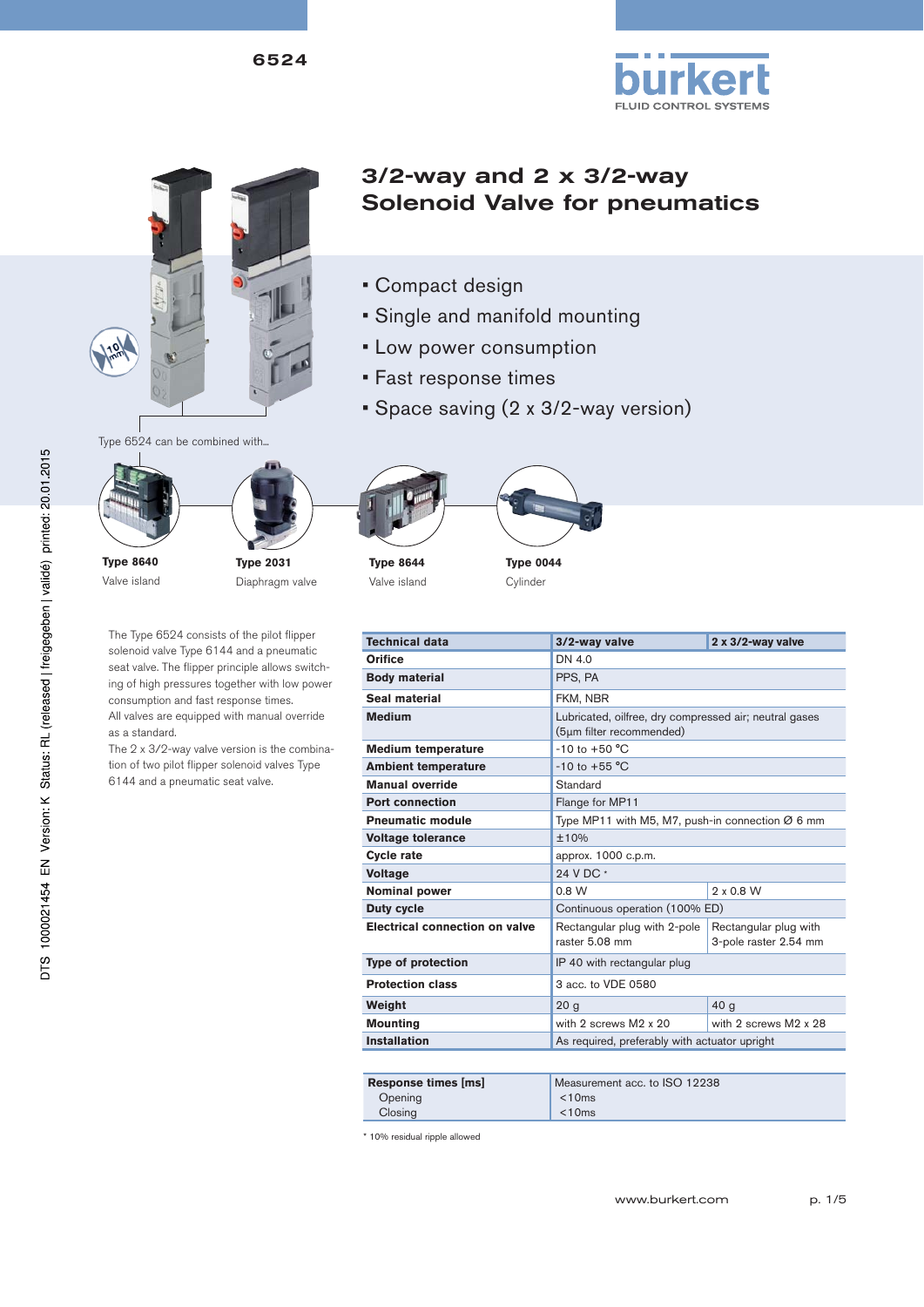

## Ordering chart for valves

3/2-way solenoid valve



\* 10% residual ripple allowed

#### 2 x 3/2-way solenoid valve



\* 10% residual ripple allowed

<sup>1)</sup> Version with auxiliary pilot air

<sup>2)</sup> Measured at +20°C, 6 bar pressure at valve inlet and 1 bar pressure difference

<sup>3)</sup> Measured as overpressure to the atmospheric pressure

4) Applicable on valve island 8640, AirLine system 8644 or valve blocks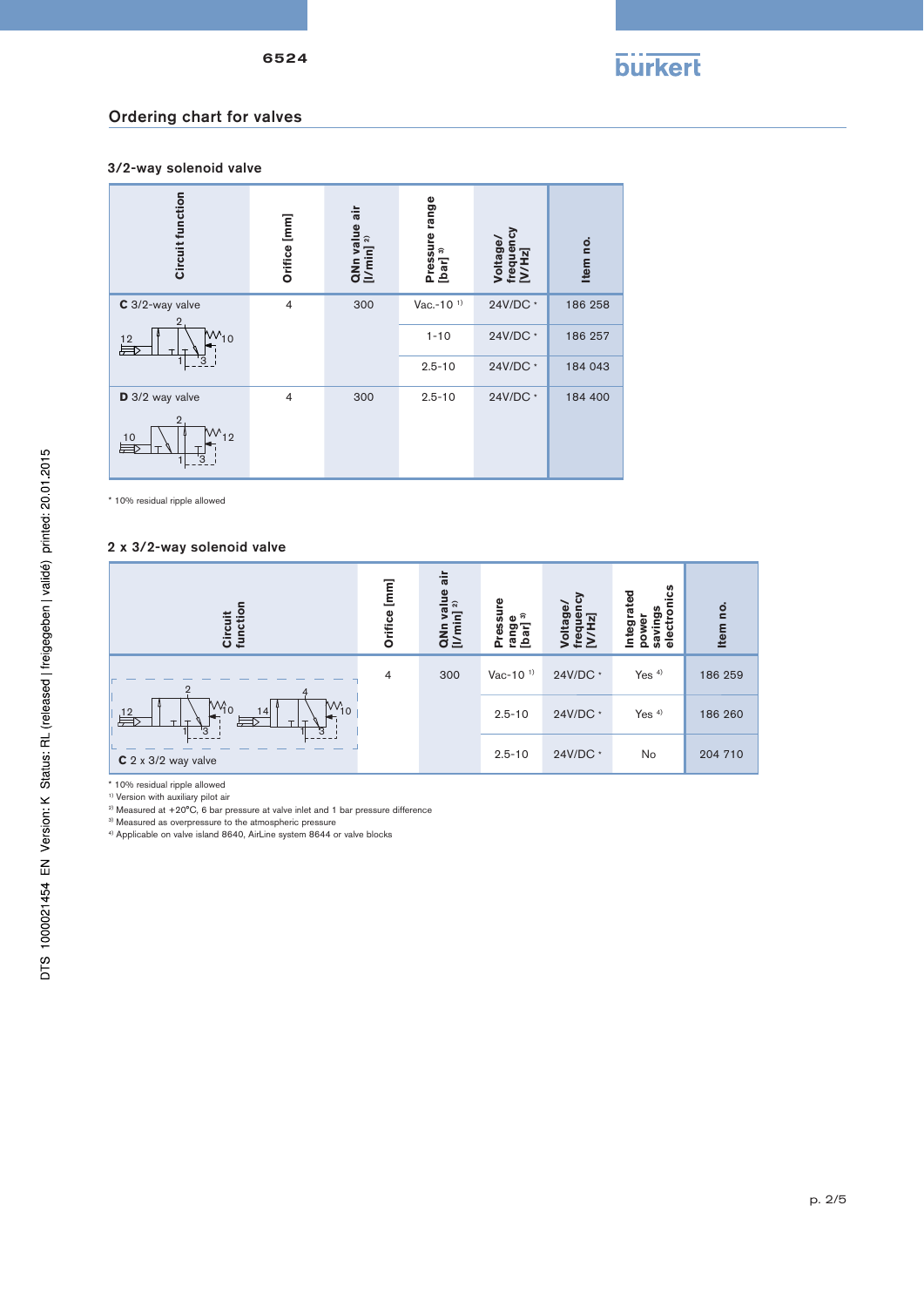# **burkert**

## Ordering chart for accessories

| Accessory                                       | Version                   | Features                                          | Item no |
|-------------------------------------------------|---------------------------|---------------------------------------------------|---------|
| Rectangular cable plug<br>for 6524 single valve | Raster 5.08 mm            | with 3 m cable 2-pins                             | 133 486 |
|                                                 |                           | with 300 mm flying leads 2-pins                   | 644 068 |
|                                                 |                           | with 2 single contacts                            | 644 067 |
| Covering plate for 5/2-way valve position       | Complete                  | for 1 unused valve position                       | 650 373 |
| Covering plate for 2 x 3/2-way valve position   |                           | for 1 unused valve position                       | 661 092 |
| Pneumatic connector module                      | Left                      | Push-in connection Ø 10 mm                        | 144 752 |
|                                                 |                           | G <sub>1/4</sub>                                  | 144 750 |
|                                                 |                           | <b>NPT 1/4</b>                                    | 144 751 |
|                                                 | Right                     | Push-in connection Ø 10 mm                        | 144 755 |
|                                                 |                           | G <sub>1/4</sub>                                  | 144 753 |
|                                                 |                           | <b>NPT 1/4</b>                                    | 144 754 |
| Pneumatic basic module MP11,<br>2 valves wide   | Push-in connection Ø 6 mm | without check valve                               | 144 903 |
|                                                 |                           | with check valve in R                             | 144 909 |
|                                                 |                           | without check valve for 2 x 3/2-way valve         | 170 261 |
|                                                 |                           | with check valve in R+S for 2 x 3/2-way valve     | 170 266 |
|                                                 | Connection M5             | without check valve                               | 144 904 |
|                                                 |                           | with check valve in R                             | 144 910 |
|                                                 |                           | without check valve for 2 x 3/2-way valve         | 170 262 |
|                                                 |                           | with check valve in R+S for 2 x 3/2-way valve     | 170 275 |
|                                                 | Connection M7             | without check valve                               | 144 905 |
|                                                 |                           | with check valve in R                             | 144 911 |
|                                                 |                           | without check valve for 2 x 3/2-way valve         | 170 263 |
|                                                 |                           | with check valve in R+S for 2 x 3/2-way valve     | 170 276 |
| Pneumatic basic module MP11,<br>8 valves wide   | Push-in connection Ø 6 mm | without check valve                               | 144 912 |
|                                                 |                           | with check valve in R                             | 144 918 |
|                                                 |                           | without check valve for 2 x 3/2-way valve         | 170 279 |
|                                                 |                           | with check valve in R+S for 2 x 3/2-way valve     | 170 285 |
|                                                 | Connection M5             | without check valve                               | 144 913 |
|                                                 |                           | with check valve R                                | 144 919 |
|                                                 |                           | without check valve for 2 x 3/2-way valve         | 170 281 |
|                                                 |                           | with check valve in $R + S$ for 2 x 3/2-way valve | 170 286 |
|                                                 | Connection M7             | without check valve                               | 144 914 |
|                                                 |                           | with check valve in R                             | 144 920 |
|                                                 |                           | without check valve for 2 x 3/2-way valve         | 170 282 |
|                                                 |                           | with check valve in $R + S$ for 2 x 3/2-way valve | 170 287 |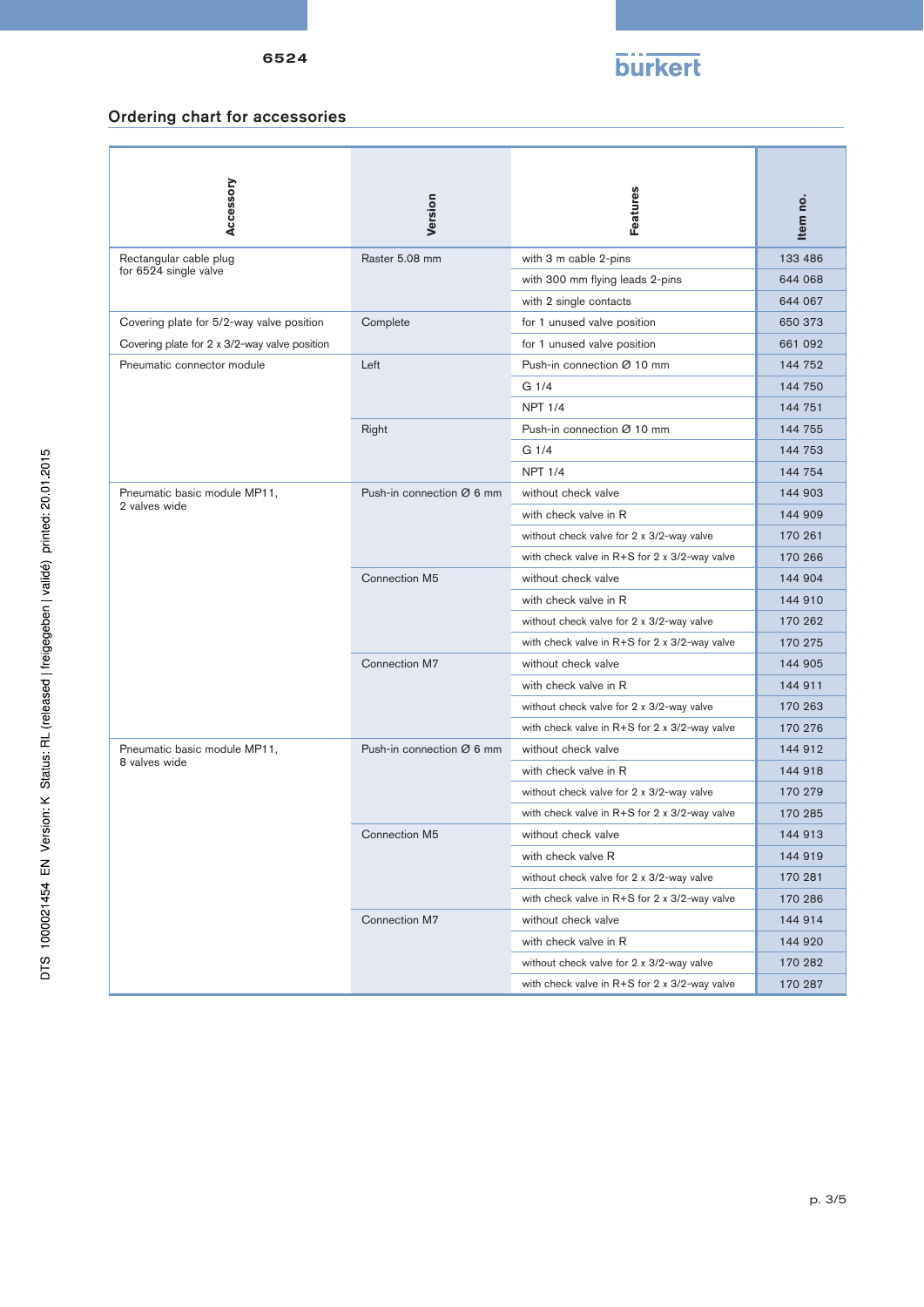

#### Dimensions [mm] 3/2-way solenoid valve



## Sectional drawing 3/2-way solenoid valve